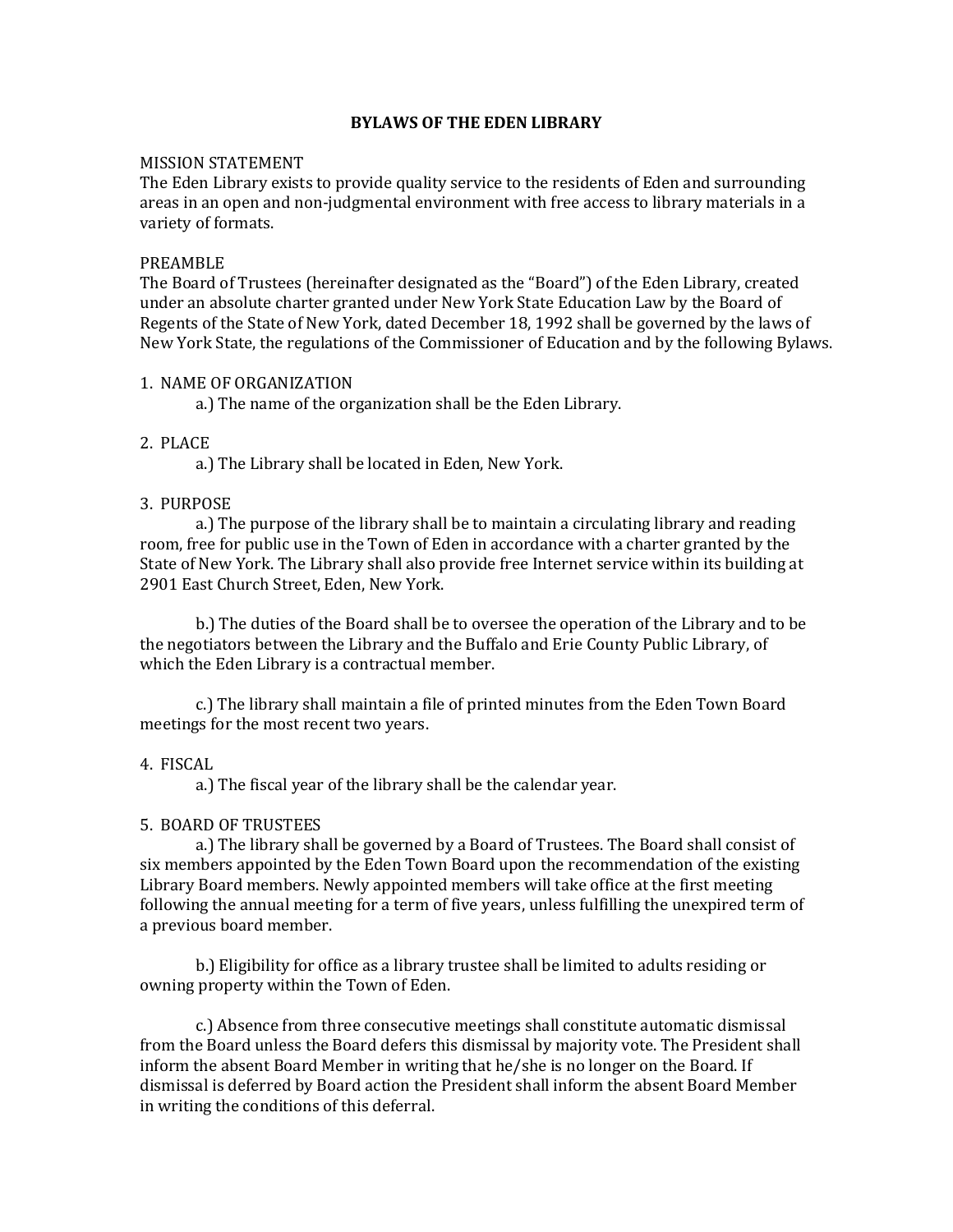d.) Any vacancy shall be filled by special appointment by the Eden Town Board upon the recommendation of the remaining members of the Library Board for the remainder of the term of that particular position.

e.) The board of trustees of the Eden Library shall have the authority to nominate and elect a board member to the position of "member emeritus." Board members emeritus shall be selected from those board members who have served on the board of directors with distinction and excellence. A board member emeritus shall be entitled to receive all written notices and information which are provided to the board of trustees, to attend all board meetings, to participate in meetings of committees, and encouraged to attend all other events conducted by the library. A board member emeritus shall not be subject to any attendance policy counted in determining if a quorum is present at a meeting, be allowed to hold office, or be entitled to vote at any board meeting.

The executive committee of the board may consider a potential candidate at any regular meeting and may nominate an individual for a board emeritus position. The executive committee will present the nomination along with supporting statements to the organization's board of trustees for its consideration. A simple majority vote of trustees at any meeting at which a quorum is present is sufficient to approve an appointment. Emeritus members do not have a term limit.

f.) Each Trustee shall have one vote, irrespective of office held.

g.) A Trustee must be present at a meeting to have his/her vote counted.

h.) A majority of the whole Board (including vacancies) is required for any motion to pass.

i.) All actions of the Board shall be of the Board as a unit. No Board member shall act on behalf of the Board, on any matter, without prior approval of the Board. No Board member by virtue of his/her office, shall exercise any administrative responsibility with respect to the library nor, as an individual, command the services of any library employee.

j.) Each Board member shall sign an annual Disclosure Statement as outlined in the Library's Conflict of Interest Policy.

## 6. OFFICERS

a.) The officers of the Board shall be the President, Vice-President, Secretary and Treasurer, elected annually by the Board at the annual meeting. These officers shall serve for a period of one year or until their successors shall have been duly elected.

b.) The duties of such officers shall be as follows:

The **President** shall preside at all meetings of the Board, authorize calls for any special meetings, appoint all committees, execute all documents authorized by the Board, serve as an ex-officio voting member of all committees, and generally perform all duties associated with that office.

The **Vice President**, in the event of the absence or disability of the President, or of a vacancy in that office, shall assume and perform the duties and functions of the President.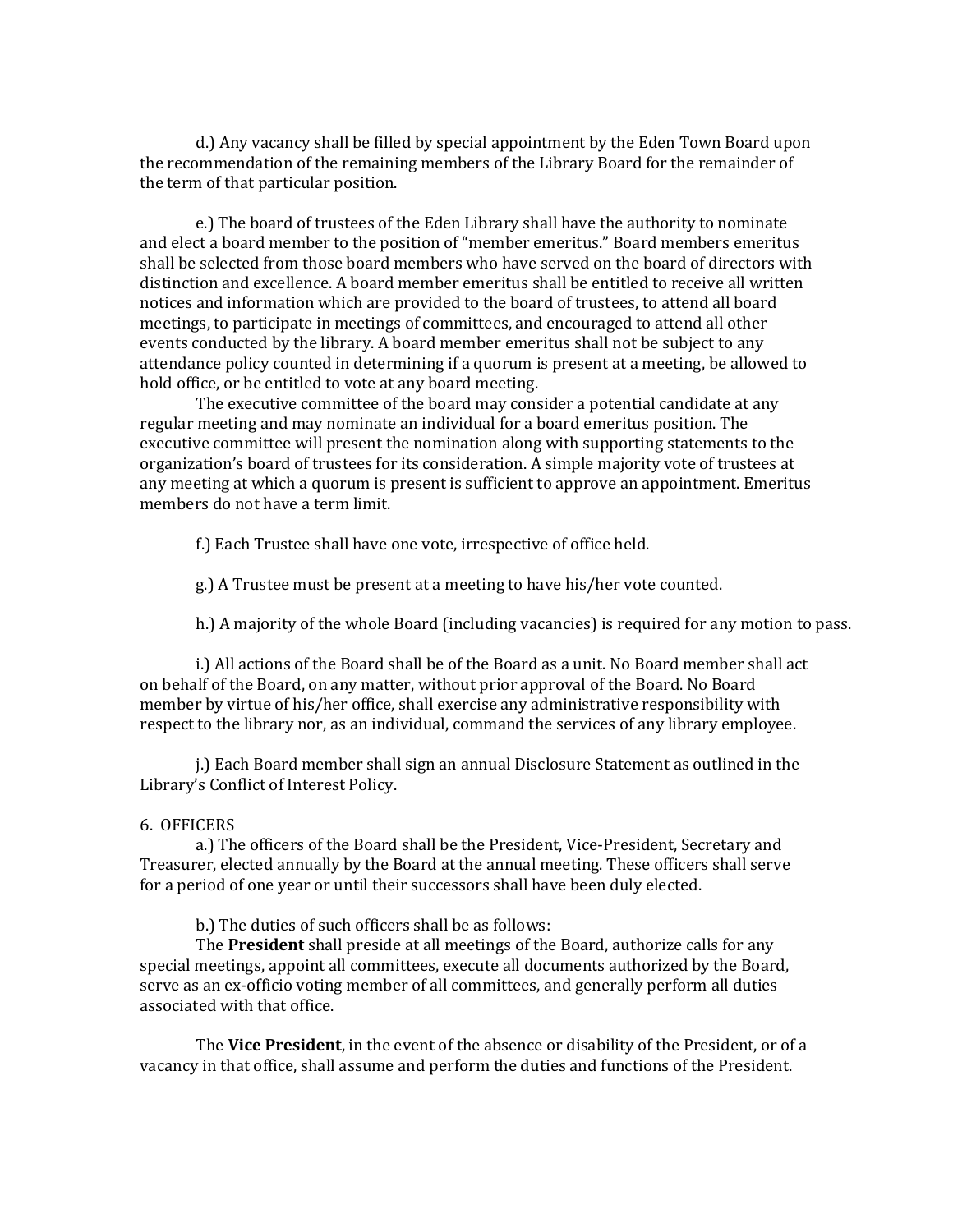The **Secretary** shall keep a true and accurate record of all meetings of the Board, shall issue notice of all regular and special meetings, and shall perform such other duties as are generally associated with that office.

The **Treasurer** shall be the disbursing officer of the Board and shall perform such duties as generally devolve upon the office. In the absence or inability of the Treasurer, his/her duties shall be performed by such other members of the Board as the Board may designate.

## 7. DIRECTOR

a.) The Board shall appoint a Director who shall be the executive and administrative officer of the Library. The Director shall be held responsible for the proper performance of duties as spelled out in the job description provided by the Board.

The Director shall be responsible for the care of the buildings and equipment; for the employment and direction of the staff; for the efficiency of the library's service to the public; and for the operation of the library under the financial conditions contained in the annual budget.

b.) The Director shall render and submit to the Board reports and recommendations of such policies and procedures, which, in the opinion of the Director, will improve efficiency and quality of library service. The Director shall attend all Board meetings except the portion of the meeting at which the director's appointment or salary is to be discussed or decided. The Library Director shall have the right to speak on all matters under discussion at Board meetings, but shall not have the right to vote thereon.

# 8. COMMITTEES

a.) Committees for specific purposes may be appointed by the President. Such committees shall serve until the completion of the work for which they were appointed.

b.) All committees shall make a progress report to the Board at each of its meetings. No committee will have other than advisory powers unless, by suitable action of the Board, it is granted specific power to act.

c.) The Board shall oversee the adoption of, implementation of, and compliance with a Conflict of Interest policy, and only those trustees who qualify as Independent Trustees (see definition of Independent Trustee that is attached to these By Laws) shall be eligible to deliberate and vote on matters relating to the Policy.

## 9. MEETINGS

a.) Regular meetings shall be held at least six (6) times a year and shall be open to the public except when individual personnel issues are being discussed. Dates for these meetings will be set at the January meeting. Notice of meetings or their cancellation may be sent electronically through e-mail to Board members. All meeting dates are also posted on the Town's official web site and included in Town notifications of meetings.

b.) A special meeting of the Board may be called at any time by the President or upon the request of three members for a specific purpose. No business may be transacted at such special meeting except the Stated business.

c.) The Annual Meeting shall be held in January of each year. The business transacted at this meeting shall include the election of new officers.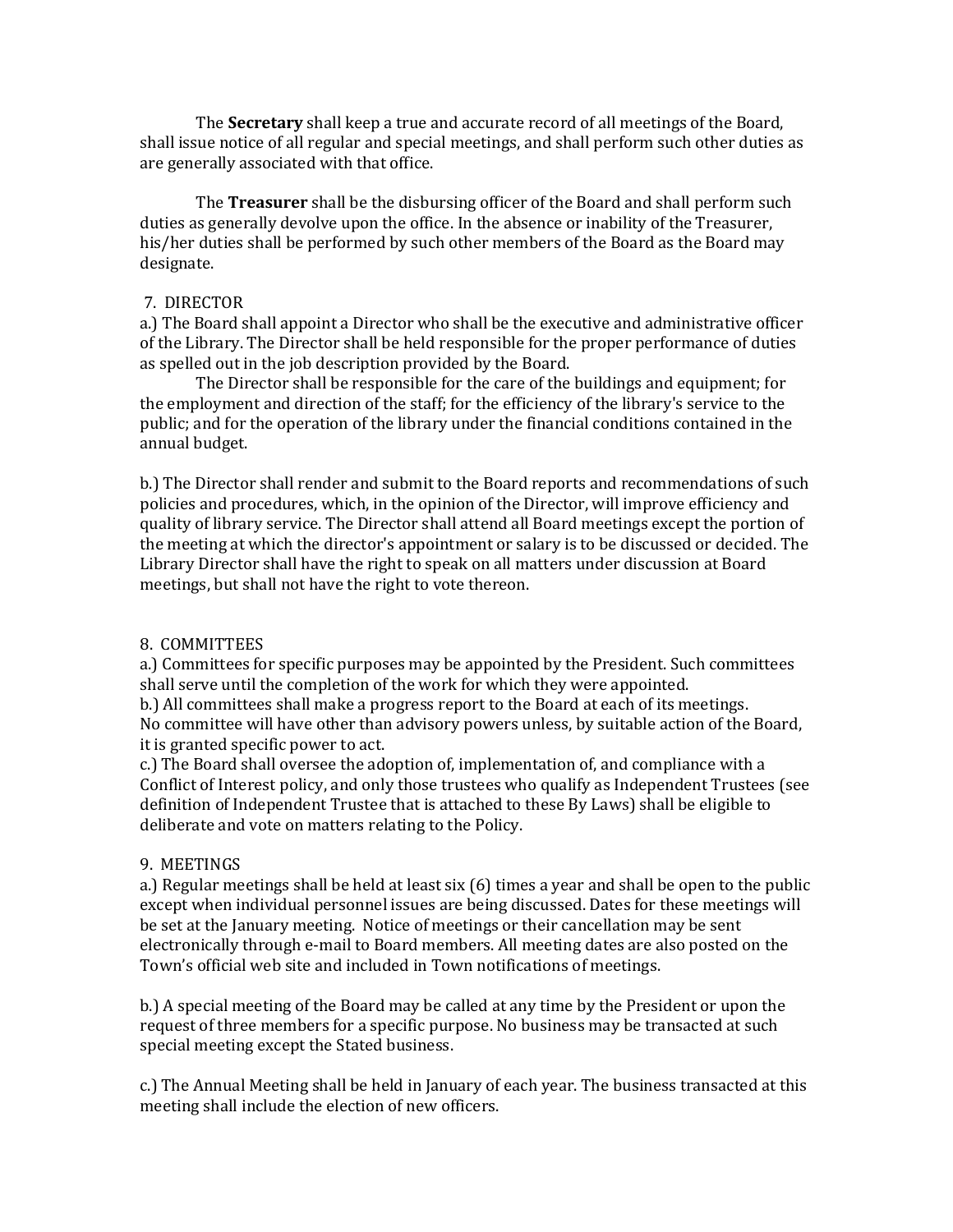d.) The operating and financial reports for the previous year shall be presented at the regular meeting in January.

e.) Four members shall constitute a quorum.

f.) The order of business for regular meetings shall include, but not be limited to, the following:

Call to order Review of minutes of previous regular meeting and any intervening special meetings Director's report • Monthly statistics

• Presentation of bills to be paid

Treasurer's report Committee reports Communications Unfinished business New business Period for Public Expression Executive session (if needed) Adjournment

# 10.) AMENDMENTS

a.) Amendments to these By-Laws may be proposed at any regular meeting and shall be voted upon at the next regular meeting. Written notice of the proposed amendment or amendments shall be sent to all absent members at least ten days prior to the voting session.

b.) A simple majority of the Board shall be sufficient for adoption of an amendment.

Amended July 14, 2014 Reviewed March 2020 and presented for approval at a meeting on July 13, 2020 Adoption of amended bylaws August 10, 2020.